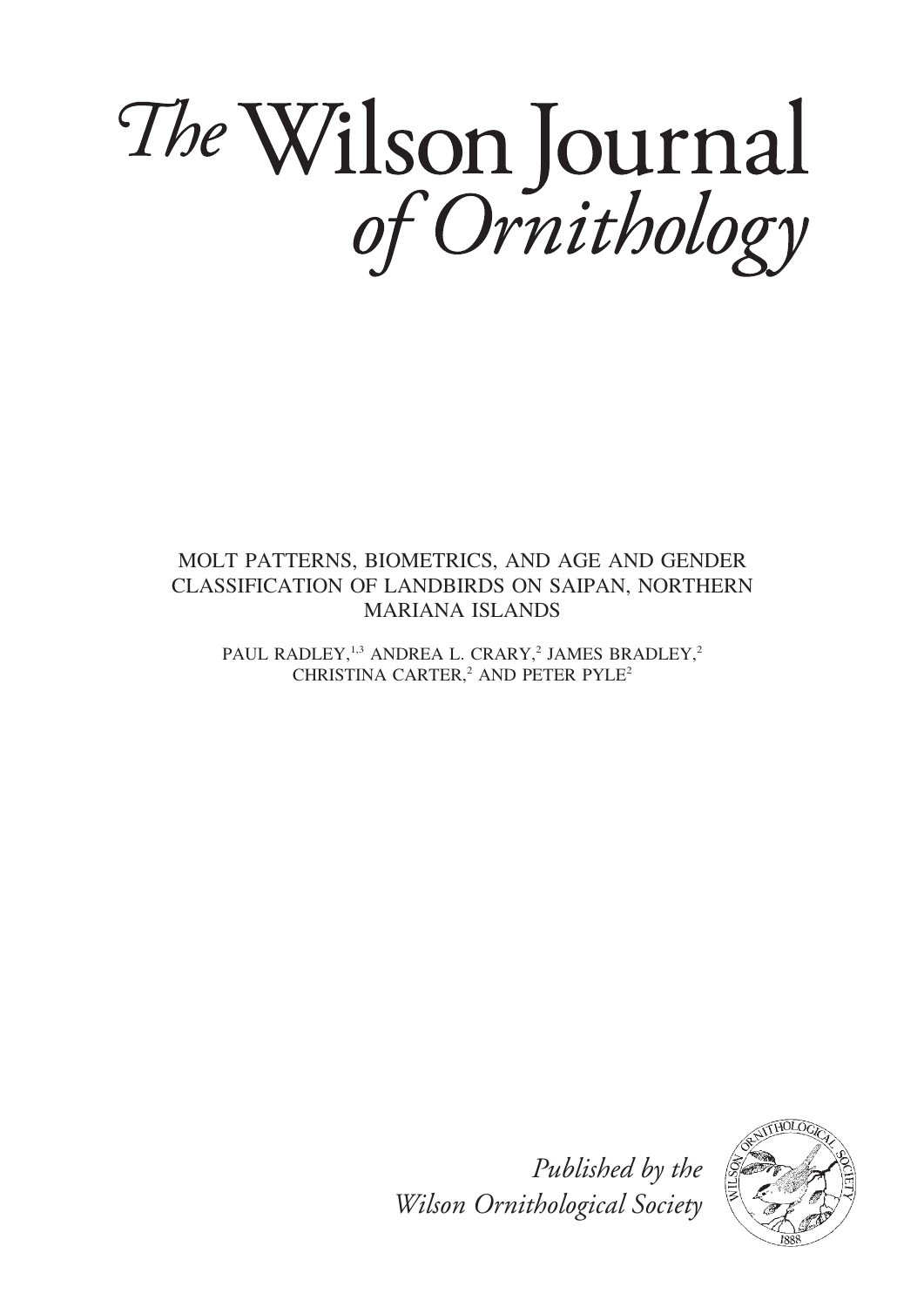# MOLT PATTERNS, BIOMETRICS, AND AGE AND GENDER CLASSIFICATION OF LANDBIRDS ON SAIPAN, NORTHERN MARIANA ISLANDS

## PAUL RADLEY,<sup>1,3</sup> ANDREA L. CRARY,<sup>2</sup> JAMES BRADLEY,<sup>2</sup> CHRISTINA CARTER,<sup>2</sup> AND PETER PYLE<sup>2</sup>

ABSTRACT.—Molt strategies and plumage development by age and gender are poorly understood for resident tropical landbirds. We used data from six banding stations on Saipan, Northern Mariana Islands, and examination of 267 museum specimens to describe patterns of molt and to establish criteria for assessing age and gender of nine native resident landbird species on the island. Feather replacement sequences in the majority of Saipan's resident landbirds were typical of related species. Preformative molts occurred in at least eight of the nine species; these and definitive prebasic molts were incomplete to complete, and prealternate molt appeared to be absent for all species. We developed criteria for classifying gender of sexually dimorphic species using plumage cues, presence of brood patch or cloacal protuberance, and biometrics. We confirmed whether or not both brood patch and cloacal protuberance were reliable indicators of gender during breeding in monomorphic species. Distinct periods or seasons of molt are not well defined and can vary between years. Age classification of first-cycle birds based on molt limits, feather shape and condition, and extent of skull pneumatization is possible for most landbird species sampled on Saipan. Received 16 September 2010. Accepted 12 January 2011.

Data concerning molt and plumage development indicate most tropical resident landbird species undergo a single annual prebasic molt that generally follows or partially overlaps their breeding seasons, whereas prealternate molts appear to be rare (Prŷs-Jones 1982; Avery 1985; Pyle et al. 2004; Ryder and Wolfe 2009; Wolfe et al. 2009a, b). Most available data relate to species of the Neotropics, but six species in the Hawaiian Archipelago exhibit a similar trend in seasonal molt strategies (e.g., Banks and Laybourne 1977, Fancy et al. 1993, Jeffery et al. 1993, Pratt et al. 1994, Ralph and Fancy 1994, Simon 1998, VanderWerf 2001). However, comparable literature regarding molt for avian species on oceanic islands in other tropical regions of the Pacific is entirely lacking.

Understanding a population's demographic parameters is critical when developing and implementing species conservation and management strategies (Anders and Marshall 2005, VanderWerf 2008, Saracco et al. 2009). Accurate assignment of age and gender of captured individuals, both of which may be based upon molt strategies, plumage development, and reproductive status is necessary to

<sup>3</sup> Corresponding author;

estimate vital rates of avian species. Vital rates are presently unknown for landbird species on Saipan, an oceanic island in the Mariana Archipelago of the western tropical Pacific Ocean. The Commonwealth of the Northern Mariana Islands' Division of Fish and Wildlife (CNMI-DFW) began collaboration with the Institute for Bird Populations (IBP) in 2007 to initiate the Tropical Monitoring of Avian Productivity and Survivorship (TMAPS) project on the island.

We established six TMAPS banding stations on Saipan in spring 2008 to collect baseline population data for landbirds in several cover types. The ultimate intent of the TMAPS Project on Saipan is to accrue data necessary to guide pre-emptive avian conservation efforts on the island, which focus on several species potentially threatened with extinction or extirpation by potential introduction of the brown tree snake (Boiga irregularis). This introduced snake was responsible for extinction or extirpation of nine of 12 species of native forest landbirds on Guam within the last half-century (Savidge 1987, Rodda and Savidge 2007), and is thought to be the single greatest threat to terrestrial ecosystems in the Northern Mariana Islands (Colvin et al. 2005).

We present information on molt and establish criteria for assignment of age and gender based on plumage, skull condition, eye color, wing chord, breeding condition, and relevant morphometric data for nine resident species of landbirds common to Saipan and other islands in the near vicinity. We update preliminary information

<sup>1</sup> Commonwealth of the Northern Mariana Islands, Division of Fish and Wildlife, Department of Lands and Natural Resources, P. O. Box 10007, Saipan, MP 96950, USA.

<sup>2</sup> The Institute for Bird Populations, P. O. Box 1346, Point Reyes Station, CA 94956, USA.

e-mail: paulradleycnmidfw@gmail.com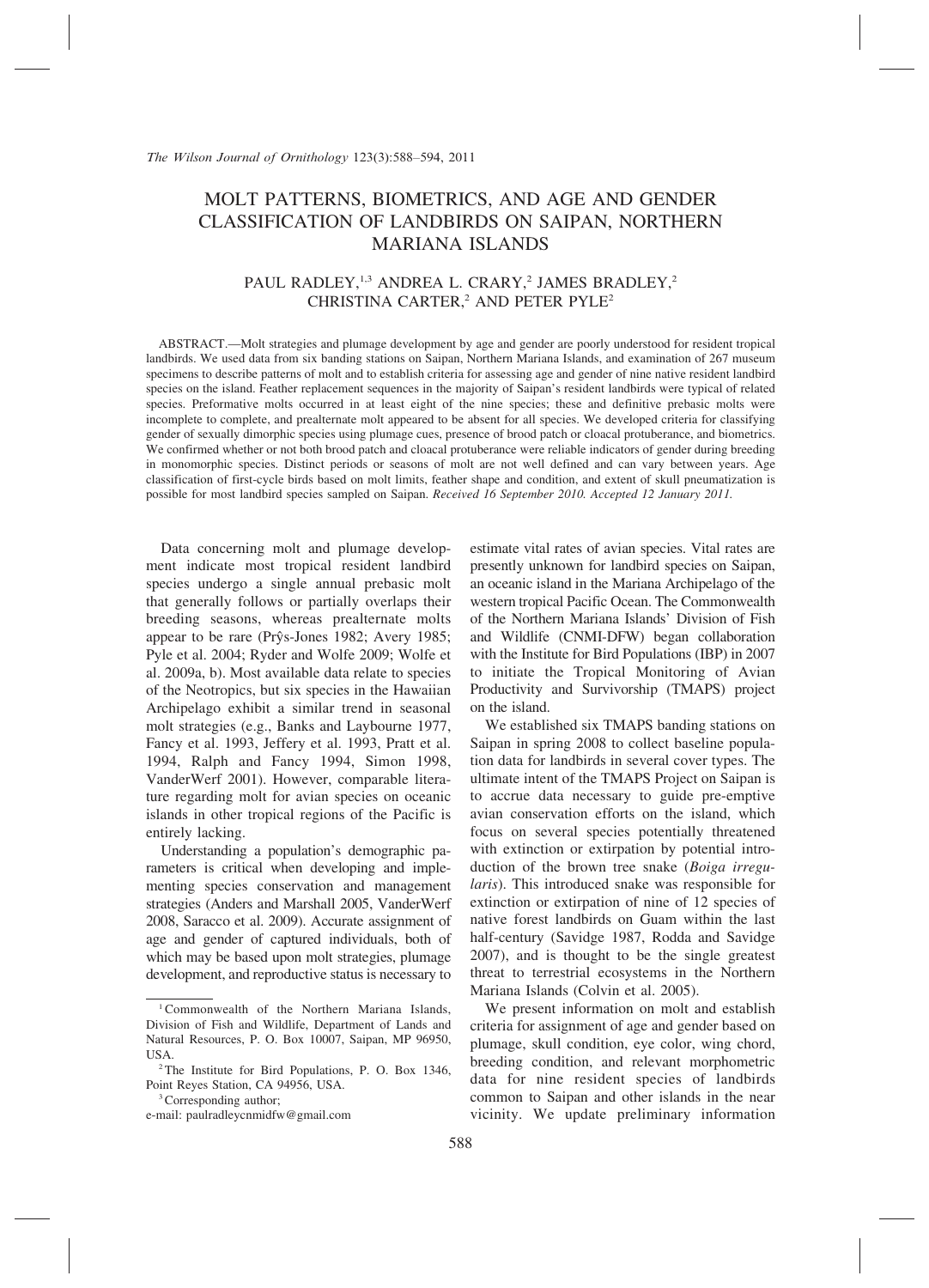based on specimen examination and initial banding data presented by Pyle et al. (2008).

### **METHODS**

Saipan (15 $\degree$  12' N, 145 $\degree$  45' E), a tropical Pacific island  $(122.9 \text{ km}^2)$  in the Mariana Archipelago, is characterized by a rugged north-south limestone ridge which reaches an elevation of 436 m with low lying plateaus extending from its base. The island's major habitat cover types are native limestone evergreen forest, tangan-tangan (Leucaena leucocephala) scrub, mixed evergreen forests, tropical savannahs, and swordgrass (Miscanthus floridulus) thickets. Saipan's climate is marine tropical, hot and humid, and characterized by relatively high and uniform yearly temperatures. A wet season generally occurs from July through October, the last 2 months have increased incidence of typhoons.

CNMI-DFW and IBP established six banding stations on Saipan in 2008 to monitor productivity and survivorship of the island's landbird populations. Stations were specifically placed to facilitate sampling birds in all representative cover types or some combination thereof. Each station comprised 8–10 12-mm mist nets operated one morning during each of nine 10-day periods from 13 April to 17 July 2008 and 11 April to 15 July 2009. We captured 1,778 individuals of nine species of native resident landbirds 2,419 times over the two seasons. Standard measurements and morphometric data were collected for all birds captured; age and gender were assigned to each following criteria in Pyle (1997, 2008; and developed in this paper). We also operated the stations from 20 February to 15 October 2010 and collected additional data on molt, biometrics, and plumage patterns. Pyle reviewed 267 relevant museum specimens (range  $= 8-53/$ species) prior to the 2008 TMAPS season to establish preliminary criteria for age and gender classification (Pyle et al. 2008). Most specimens had been collected on Saipan but some were collected elsewhere in the Mariana Islands or Micronesia, provided they represented the same species and subspecies occurring on Saipan. The gender of most specimens examined had been previously established by gonadal examination; these specimens formed the basis for genderspecific measurement and plumage differences reported. Criteria for gender classification were further assessed based on presence or absence of reproductive characters (brood patch and cloacal protuberance) in birds captured during presumed periods of breeding for each species on Saipan.

Molt and plumage terminology is based upon Howell et al.'s (2003) revision of Humphrey and Parkes (1959) nomenclature, while feather-tract and age terminologies, flight-feather numbering, and other abbreviations follow Pyle (1997, 2008). Primaries and primary coverts are numbered from the innermost (primary 1) to outermost (primary 9 or 10), secondaries from the outermost (secondary 1) to innermost tertials (secondary 9, 10, or 11), and rectrices from the central pair (rectrix 1) to the outermost pair (rectrix 5 or 6). Abbreviations used include:  $PF = preformative (formerly)$ considered 'first prebasic') molt,  $DPB = defini$ tive prebasic molt,  $BP = broad$  patch, and  $CP =$ cloacal protuberance.

Accurate age classification may be complicated by an apparent lack of distinct, calendar-year breeding seasonality of birds on Saipan, a trait that can be exhibited by species resident in tropical latitudes (Wolfe et al. 2009a, b). Thus, age diagnostics and classifications follow the molt-cycle-based system devised by Wolf et al. (2010) for tropical species and include: FCJ, a bird in its first molt cycle and entirely in juvenal plumage; FCF, a bird in its first molt cycle and in formative plumage (or having begun the preformative molt); SCB, a bird in its second molt cycle (or having begun the second prebasic molt) and in basic plumage; TCB, a bird in its third molt cycle (or having begun the third prebasic molt) and in basic plumage; and DCB, a bird in its definitive molt cycle (or having begun the definitive prebasic molt) and in basic plumage.

We report our findings of molt and classification of age and gender for nine of 14 native landbirds resident to Saipan, four of which are endemic to the Mariana Archipelago. Sample sizes for each species indicate the number of specimens examined, the number of individuals captured and processed, and the total number of individual captures. We report feather-replacement sequence as 'typical' if it proceeded distally from primaries 1 to 10, and proximally from secondaries after the tertials had been replaced (*cf.* Pyle 1997); the two doves showed an extra center at secondary 5 as is typical in diastitaxic birds (Pyle 2008). We did not detect evidence of prealternate molts in any species.

### RESULTS

White-throated Ground Dove (Gallicolumba xanthonura;  $n = 21$  specimens, 38 individuals, 43 captures). Both PF and DPB are incomplete to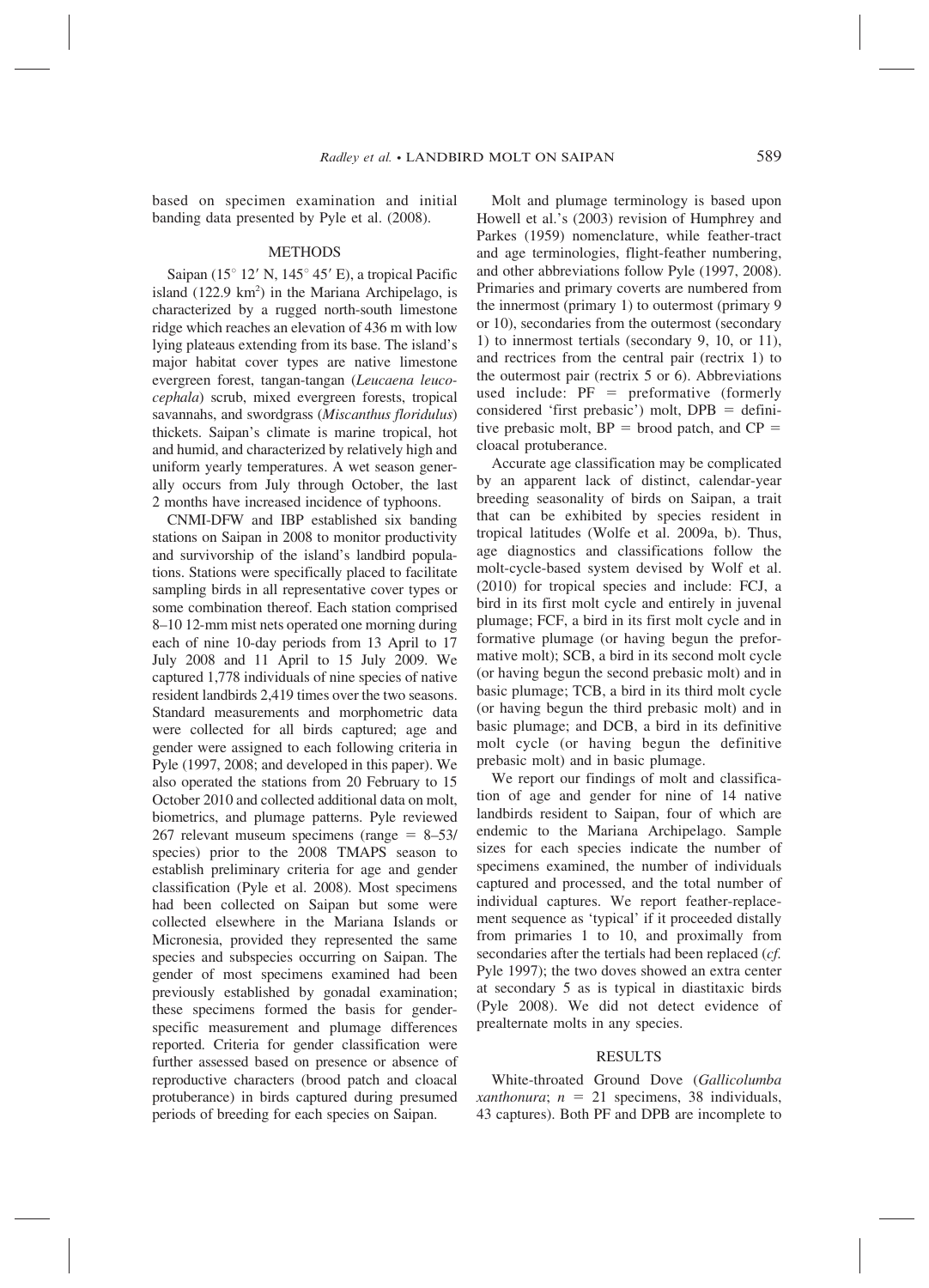|                            |                   | Male                  |               | Female                |                |
|----------------------------|-------------------|-----------------------|---------------|-----------------------|----------------|
| Species                    | Measurement       | Mean $\pm$ SD $(n)$   | Range         | Mean $\pm$ SD $(n)$   | Range          |
| White-throated Ground Dove | Wing chord (mm)   | $142.3 \pm 6.0$ (26)  | $130 - 152$   | $132.8 \pm 4.2$ (26)  | $126 - 141$    |
|                            | Mass $(g)$        | $114.4 \pm 13.8$ (15) | 100.9-139.7   | $100.3 \pm 10.4$ (18) | $78.5 - 126.1$ |
| Mariana Fruit Dove         | Wing chord (mm)   | $127.9 \pm 2.9$ (18)  | $124 - 137$   | $123.3 \pm 2.9$ (14)  | 118-128        |
| Collared Kingfisher        | Wing chord (mm)   | $113.6 \pm 3.1$ (24)  | $108 - 118$   | $116.2 \pm 3.2$ (29)  | $110 - 125$    |
|                            | Mass $(g)$        | $79.3 \pm 5.4(16)$    | 66.4–86.1     | $84.3 \pm 5.6$ (19)   | 75.4-94.8      |
| Micronesian Myzomela       | Wing chord (mm)   | $71.8 \pm 2.9$ (72)   | $62 - 79$     | $64.9 \pm 1.9$ (45)   | $61 - 73$      |
|                            | Mass $(g)$        | $14.2 \pm 1.5(56)$    | $10.0 - 17.5$ | $11.8 \pm 1.5$ (37)   | $9.9 - 16.8$   |
| Rufous Fantail             | Wing chord (mm)   | $67.3 \pm 1.6$ (67)   | $62 - 70$     | $65.0 \pm 1.5$ (94)   | $60 - 69$      |
|                            | Mass $(g)$        | $8.2 \pm 0.4$ (56)    | $7.1 - 9.0$   | $7.9 \pm 0.6$ (81)    | $6.8 - 9.5$    |
| Nightingale Reed Warbler   | Wing chord (mm)   | $87.6 \pm 2.2$ (9)    | 84-91         | $82.0 \pm 2.9$ (4)    | $79 - 86$      |
|                            | Mass $(g)$        | $34.6 \pm 1.0$ (4)    | $33.5 - 35.5$ |                       |                |
| Bridled White-eye          | Wing chord (mm)   | $52.3 \pm 1.6$ (64)   | $48 - 61$     | $51.5 \pm 1.4(70)$    | $49 - 55$      |
|                            | Mass $(g)$        | $7.4 \pm 0.5$ (48)    | $6.1 - 8.7$   | $8.0 \pm 0.7$ (59)    | $6.6 - 9.6$    |
| Golden White-eye           | Wing chord (mm)   | $75.3 \pm 3.1$ (125)  | $64 - 83$     | $70.5 \pm 2.7(90)$    | $63 - 78$      |
|                            | Mass $(g)$        | $20.3 \pm 1.7$ (113)  | $14.7 - 25.1$ | $16.2 \pm 1.5(80)$    | $13 - 21$      |
|                            | Culmen (mm)       | $15.6 \pm 0.8$ (35)   | $14.4 - 16.4$ | $13.1 \pm 0.7$ (17)   | $11.4 - 14.2$  |
|                            | Nares to tip (mm) | $10.5 \pm 0.6$ (35)   | $9.8 - 12.2$  | $8.9 \pm 0.4$ (21)    | $8.0 - 9.5$    |
| Micronesian Starling       | Wing chord (mm)   | $129.5 \pm 3.6$ (26)  | 124–137       | $121.0 \pm 2.6$ (16)  | $115 - 124$    |
|                            | Mass $(g)$        | $84.8 \pm 3.0$ (13)   | $78.7 - 88.0$ | $80.8 \pm 9.0(4)$     | $72.1 - 93.2$  |

TABLE 1. Select biometrics useful for gender classification for nine species captured on Saipan, 2008–2009, including 267 museum specimens examined prior to initial field work in 2008. Mass of Mariana Fruit Dove and female Nightingale Reed Warbler was excluded because of small sample sizes.

complete. One to three secondaries between secondaries 1 and 7 (of 11 total) can be retained during both PF and DPB. FCF birds often exhibit limits between formative and juvenal secondaries and, at times, within the greater coverts. Older birds often have one generation of feathers but can show retained juvenal (in SCB birds) or definitive (in TCB or older birds) secondaries, often among secondary 4 and secondaries 7–9. Juvenile females are brown with a broad cinnamon tail band and broad rufous to cinnamon edging on the primary and secondary coverts. DCB females are similar to juveniles in appearance but have narrower and paler edging on the primary and secondary coverts. Juvenile males are similar to juvenile females but lack a cinnamon tail band. FCF males are distinctive and have variable amounts of gray on the head and nape, and white on the throat and breast. The grayish-brown juvenal body plumage is largely retained and mottled with purple formative feathers on the back. DCB males have brown body plumage with purplish and copper iridescence on the back and wings, and varying amounts of white on the head, throat, and upper breast. The amount of white plumage in males may be age-dependent with more brown or gray mottling in younger (e.g., SCB and TCB) birds and less in older birds, but confirmation of plumage maturation rates is needed. Both males and females may have BPs and biometrics may be helpful with ascertaining gender (Table 1).

Mariana Fruit Dove (Ptilinopus roseicapilla; n  $=$  33 specimens, four individuals, four captures). Both PF and DPB are incomplete to complete. Most apparent limits in the primaries or secondaries may be due to protracted or suspended molt, but retention of one to three secondaries (of 10 total) during incomplete molt also occurs, most often among secondaries 7 and 8. Juvenal primary 10 is thick, rounded, and dull brown in juveniles (FCJ) and molting FCF birds, and the juvenal rectrices and secondaries are narrow. Primary10 in DCB and complete FCF birds is thinner and more pointed, and the rectrices and secondaries are broader. Older DCB birds (at least TCB) can show mixed generations of definitive secondaries. FCF and DCB males have more extensive magenta on the crown, a bluish-tinge on the nape, and a broader yellow tail band whereas FCF and DCB females have less magenta in the crown, little to no bluish-coloring on the nape, and a faint yellow tail band. Both males and females may have BPs and biometrics appear to be of limited use for assigning gender (Table 1).

Collared Kingfisher (*Todiramphus chloris*;  $n =$ 17 specimens, 72 individuals, 91 captures). PF is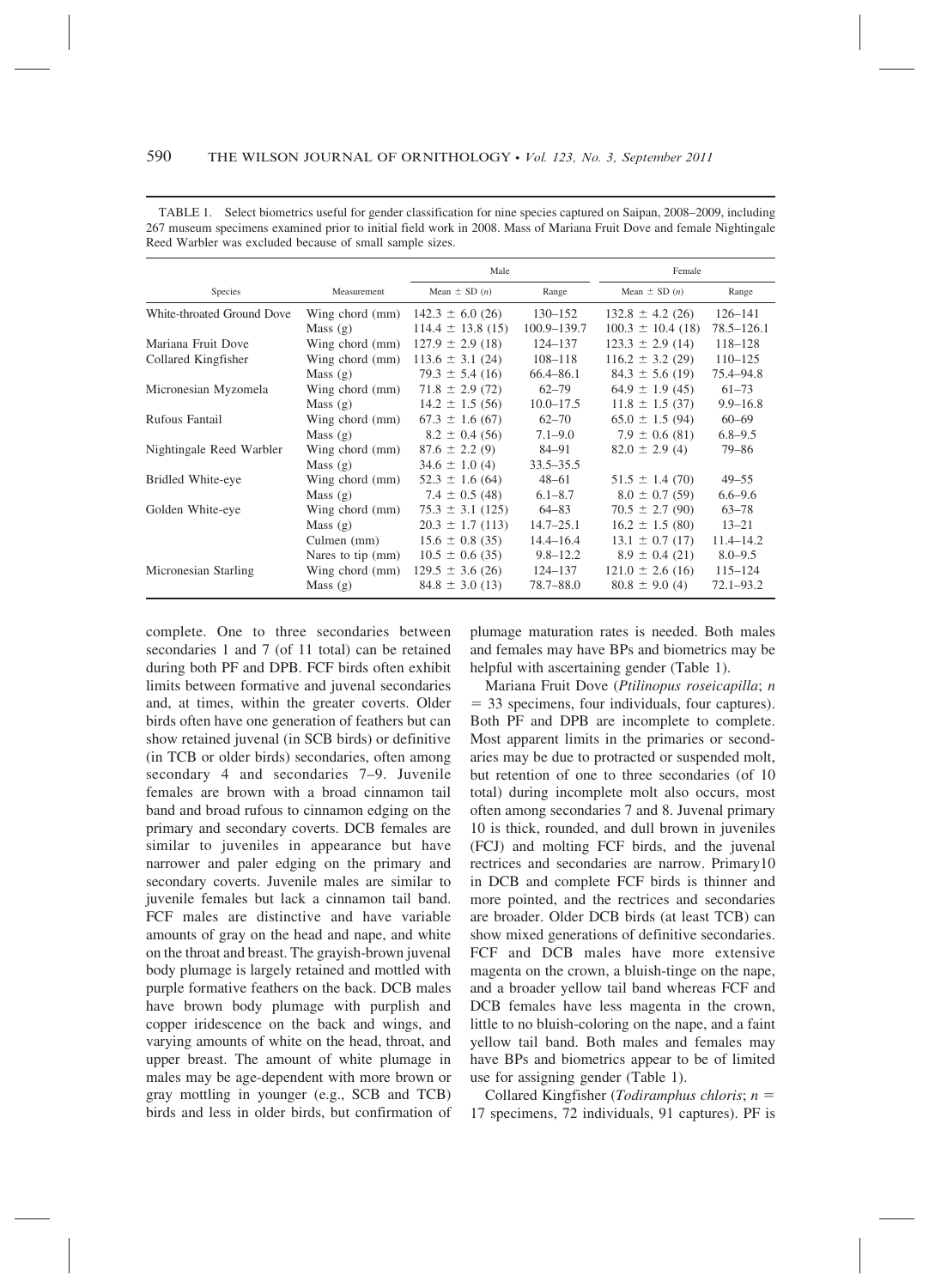absent and the DPB is complete and proceeds in typical sequence. Juveniles exhibit white scalloping on the secondary coverts and light gray scalloping on the breast. The covert scalloping is more reliable for assigning age of worn birds than the breast scalloping, which can wear off. The blue or turquoise color on the inner vane of the flight feathers is reduced in juveniles, whereas in adults the coloring extends almost to the edge of the feather on both the inner and outer vanes. Females have greenish-olive backs and turquoisegreen wings, tail, and eye-stripe, whereas males have turquoise backs and bright blue wings, tail, and eye-stripe. These plumage traits occur in all age classes but colors average brighter in DCB than in FCJ individuals. Juvenal outer primaries are narrow and tapered, whereas basic primaries are broad but are, on average, narrower for females than for males. Females exhibit BPs, which may also occur for males. It is not known whether CPs occur in males. Biometrics suggests slight reverse sexual size dimorphism and appears to be of limited use for assigning gender (Table 1).

Micronesian Myzomela (Myzomela rubratra; n 5 32 specimens, 121 individuals, 142 captures). The PF is incomplete to complete and includes body feathers, secondary coverts, and some to all primaries, secondaries, primary coverts, and rectrices in typical sequence. The DPB is complete but can be protracted and suspended. Juveniles (FCJ) often exhibit fleshy yellow gapes and have not yet initiated molt. Contrasts are often observed between inner primaries and outer secondaries due to protracted and/or suspended molt and normal fading and wear. FCF individuals often retain blocks of middle secondaries, and, less often, outer primaries and primary coverts, which are more tapered, worn, and faded than replaced feathers. FCF females have brown formative flight feathers and mottled brown and red body plumage, whereas FCF males have dark brown formative flight feathers and red body plumage mottled brown. DCB birds have one feather generation, although a gradient of fading and wearing is often evident within the primaries and secondaries. DCB females can be quite red with brown mottling and medium brown wings while DCB males are bright red with black wings. Plumage is useful for assigning age and gender, whereas biometrics appear to be of little help with the latter (Table 1). The extent of skull pneumatization is difficult to ascertain because of the

species' dark, non-transparent skin. BPs and CPs are reliable for classification of males and females during breeding periods.

Rufous Fantail (*Rhipidura rufifrons*;  $n = 41$ specimens, 821 individuals, 1,299 captures). The PF is usually partial and includes some body feathers, some to all (range  $= 2-9$ ) greater coverts and, at times, the carpal covert. Some individuals undergoing a complete molt in September– October 2010 appeared to be young and were possibly undergoing a complete PF but may also have been hatched in late winter and undergoing a second prebasic molt after a PF in the spring. The DPB is complete but can be protracted and/or suspended. Molt can be in typical sequence or occasionally primaries can commence replacement within the tract and proceed both proximally and distally. Juvenal greater coverts, and occasionally carpal covert and alula, are brown with distinct rufous-buff tips and edging that fade with age, whereas basic coverts are uniformly brown with or without thin rufous edging. FCF in both males and females shows molt limits within the greater coverts, between the outer greater coverts and the carpal covert, or occasionally between the carpal covert and the alula. Neither males nor females show suspension limits or molt clines in the primaries, as can be shown by DCB individuals. Juvenal flight feathers and primary coverts on FCF birds are duller brown and more tapered than basic feathers on DCB birds. Extent of skull pneumatization can be useful for assigning age classes. Juveniles exhibit large skull windows that slowly pneumatize resulting in small windows being visible in some FCF individuals post-PF; skulls in all DCB individuals are completely pneumatized. Males and females are similar in both plumage and biometrics (Table 1), but both CPs and BPs are reliable for assigning gender of breeding birds.

Nightingale Reed Warbler (Acrocephalus luscinius;  $n = 8$  specimens, 14 individuals, 17 captures). Both PF and DPB are complete and appear to proceed in typical sequence. FCJ and DCB are similar, but juvenal primaries and secondaries are slightly more rounded and rectrices are thinner and more tapered than basic rectrices. Skulling can be reliable for separating FCJ and FCF birds but timing of reliability needs to be examined. Sample sizes are small, but wing chord may be useful for assigning gender; some overlap likely occurs (Table 1). BPs and CPs are useful for assigning gender of breeding individuals.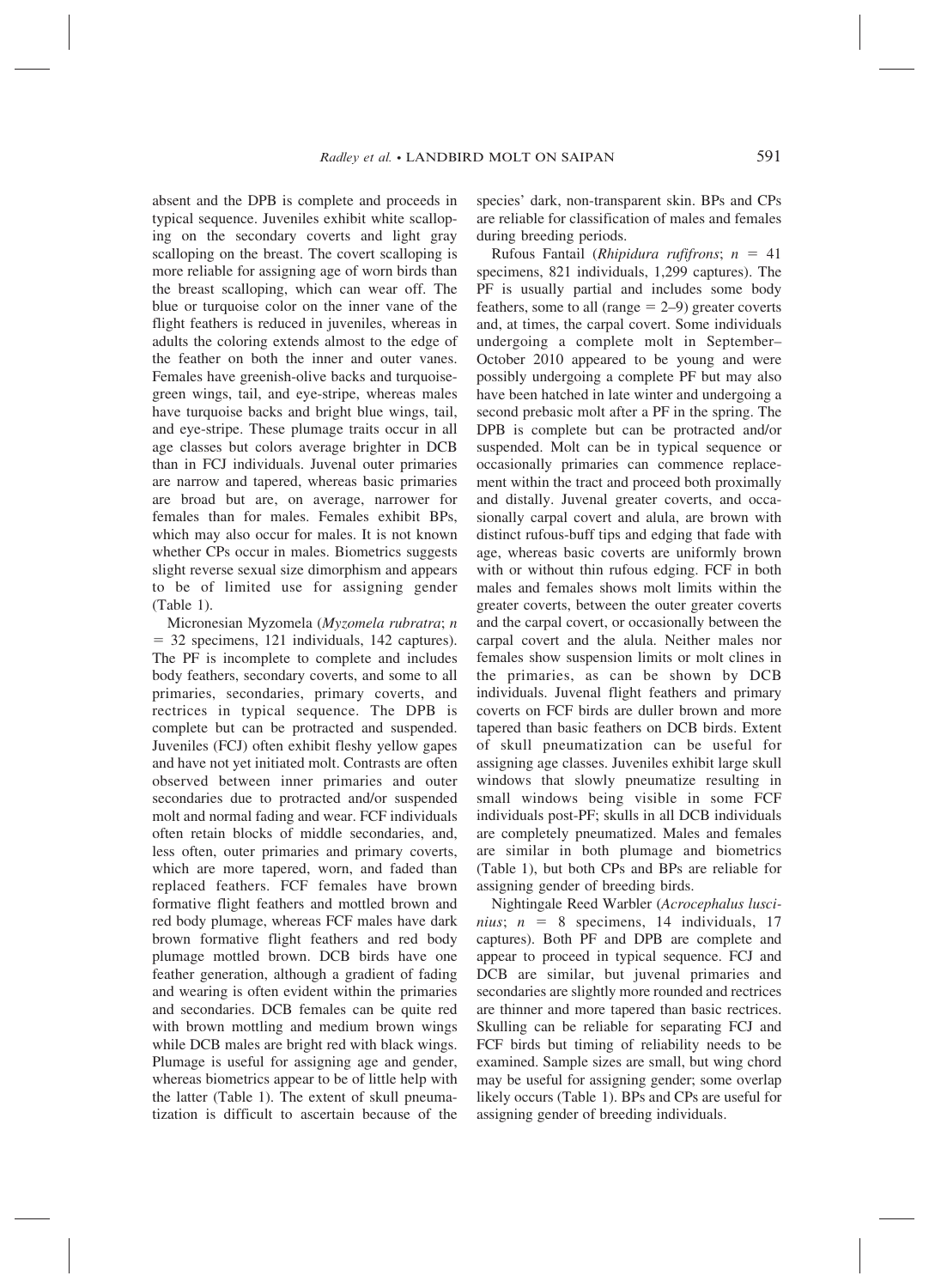Bridled White-eye (Zosterops conspicillatus; n  $= 53$  specimens, 360 individuals, 389 captures). The PF is complete to incomplete and DPB is complete. Feather-replacement sequence among primaries (at least) appears to be irregular. Incomplete PF includes all body feathers, all wing coverts, and most flight feathers, with some FCF individuals retaining small blocks of juvenal secondaries. The DPB occurs primarily postbreeding, but potentially can occur before or during the breeding season. FCF and DCB of both males and females are similar in size and plumage following the PF, but FCF can often be identified by extent of skull pneumatization (timing of reliability needs to be examined). Males and females are similar in plumage and metrics (Table 1; the apparent dimorphism in mass is likely an artifact of assigning gender by breeding condition only; i.e., heavier females were gravid) but CP and BP are reliable for assigning gender during breeding seasons.

Golden White-eye (*Cleptornis marchei*;  $n = 16$ specimens, 324 individuals, 410 captures). The PF is partial and the DPB is complete; the featherreplacement sequence may or may not be irregular as in Bridled White-eye. The PF includes body feathers and possibly some lesser, median, and inner greater coverts on some birds. Replaced feathers are darker and more yellowish-green than retained greenish-brown juvenal feathers, the latter becoming increasingly faded and worn as the plumage ages. DCB birds have yellow heads, orange bills, and yellowish-green wing and back plumage. Juveniles have white mottling and paler yellow feathers on the head and face prior to the PF, and often have largely unpneumatized skulls. Very young juveniles exhibit dusky coloring at the base of the bill and, at times, on the tarsi. Some FCF birds also have partially unpneumatized skulls, but timing of reliability in relation to PF needs to be examined. Length of wing chord, exposed culmen, and nares to tip of bill are useful for assigning gender (Table 1). BPs and CPs are reliable for assigning gender during breeding, although some males can develop partial BPs.

Micronesian Starling (Aplonis opaca;  $n = 46$ specimens, 24 individuals, 24 captures). The PF is partial and the DPB is complete and proceeds in typical sequence. The PF includes body feathers and some lesser and median coverts. Juveniles (FCJ) and FCF are dark with lighter-streaked breast and belly feathers. DCB individuals are glossy black with males being glossier than females. Wing chord and CP/BP (during breeding) are reliable for assigning gender (Table 1).

### DISCUSSION

We provide previously unknown information on molt patterns and age and gender delineation for nine species of resident landbirds that commonly occur on Saipan. Our data indicate that molt strategies of most birds captured on the island are like those of resident landbirds in other tropical locations (Banks and Laybourne 1977; Prŷs-Jones 1982; Avery 1985; Fancy et al. 1993; Jeffery et al. 1993; Pratt et al. 1994; Ralph and Fancy 1994; Simon et al. 1998; VanderWerf 2001; Pyle et al. 2004; Ryder and Wolfe 2009; Wolfe et al. 2009a, b) and in North American temperate locations (Pyle 1997, Howell et al. 2003). Preformative molt occurred in all species except Collared Kingfisher, while definitive prebasic molt was incomplete to complete across all nine species and prealternate molt appeared to be absent.

Separation of birds in juvenal, formative, and definitive plumages was possible for all nine landbird species captured on Saipan, based upon plumage patterns, molt limits, feather shape and condition, and extent of skull pneumatization; some individuals of the two dove species can be identified in third-basic or later plumages. Accurately classifying age of resident birds on Saipan, similar to resident species in most other tropical locations (e.g., Wolf et al. 2009a, b), can be challenging because of a lack of distinct seasonality in breeding and the difference in breeding season duration when compared to their temperate counterparts. Breeding and molt were observed to overlap in at least one species (i.e., Bridled Whiteeye) and timing of molt and breeding between 2008 and 2009 was not consistent. Some species on Saipan are known to breed more than once in a calendar-year or to be capable of breeding yearround (e.g., Craig 1996, Mosher and Fancy 2002). The temperate calendar-based age classification system could not properly be used to classify age of birds captured on Saipan. Likewise, the months in which age classes could be reliably ascertained (i.e., 'age brackets'; Wolfe et al. 2010) for each species cannot yet accurately be estimated. We need more data to establish age brackets for each species, which will be used in combination with calendar-based age codes and information on molt strategies and breeding seasons, to most accurately reflect age of individuals and age structure within populations.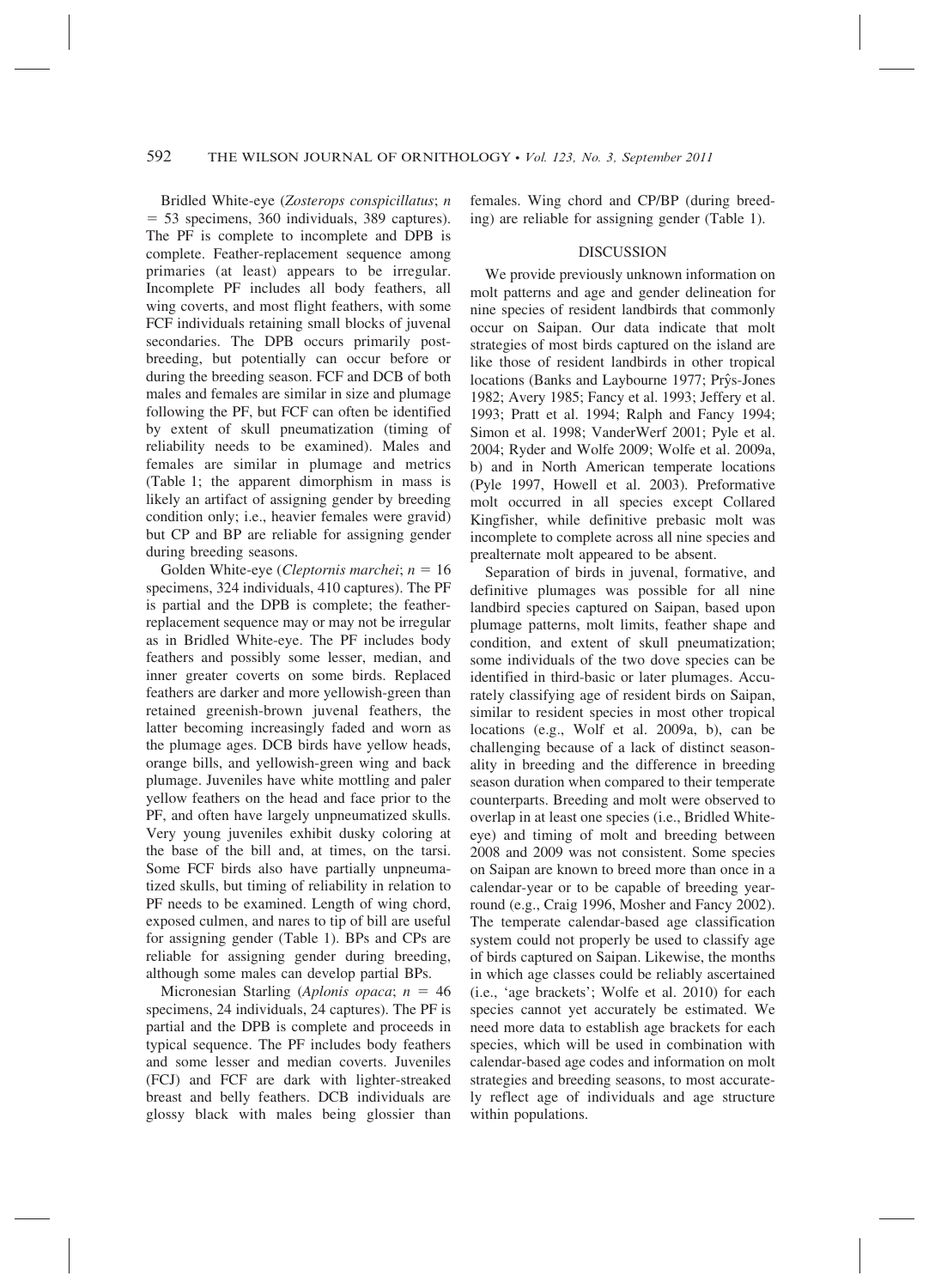Criteria presented to discriminate age class and gender serve as a baseline for assessing vital rates of the majority of avian species on Saipan. This improves our ability to guide targeted conservation strategies, including species conservation introductions or translocations (IUCN 1987, 1998) to establish self-sustaining, satellite populations on islands in the Mariana Archipelago safe from the brown tree snake. DFW currently executes conservation measures for avian species in the Marianas with little or no baseline natural history information to guide decision making. The ability to accurately identify gender of individuals will help ensure even sex ratios during translocation, increasing the long-term success of such efforts. Knowledge of which cover types promote the best overall survival, productivity, and recruitment in landbird populations on Saipan should enable us to better match species with suitable islands and increase the likelihood of success of translocation strategies in the Northern Mariana Islands.

### ACKNOWLEDGMENTS

We thank the U.S. Fish and Wildlife Service for funding (via the State Wildlife and Wildlife Restoration Grants) necessary to establish and operate TMAPS on Saipan. Staff at the Museum of Vertebrate Zoology, Berkeley, California; Brigham-Young University at Hawaii, Laie, Hawaii; and B. P. Bishop Museum, Honolulu, Hawaii assisted Pyle with specimen examination. We thank Sylvan Igisomar, Gayle Martin, and Laura Williams of CNMI-DFW for securing project funds; Julie Duenas and Kathy Yuknavage of the CNMI Coastal Resource Management Office for guidance with land ownership to assist in TMAPS station site selection; James Junda, Caroline Poli, Nathan Banfield, Lauren Helton, and Daniel Webb for collecting supplemental capture data; and Jim Saracco, David DeSante, and Rodney Siegel of IBP for logistical and administrative support. We thank C. E. Braun, E. A.VanderWerf, and an anonymous reviewer for valuable suggestions and editing of this manuscript. This is contribution Number 401 of The Institute for Bird Populations.

### LITERATURE CITED

- ANDERS, A. D. AND M. R. MARSHALL. 2005. Increasing the accuracy of productivity and survival estimates in assessing landbird population status. Conservation Biology 19:66–74.
- AVERY, M. L. 1985. Annual molt pattern in a Malaysian population of Fantail Warblers (Cisticola juncidis). Condor 87:346–349.
- BANKS, R. C. AND R. C. LAYBOURNE. 1977. Plumage sequence and taxonomy of Laysan and Nihoa finches. Condor 79:343–348.
- COLVIN, B. A., M. W. FALL, L. A. FITZGERALD, AND L. L.

LOOPE. 2005. Review of brown treesnake problems and control programs: report of observations and recommendations. U.S. Department of Interior, Office of Insular Affairs for the Brown Tree Snake Control Committee.

- CRAIG, R. J. 1996. Seasonal population surveys and natural history of a Micronesian bird community. Wilson Bulletin 108:246–267.
- FANCY, S. G., T. K. PRATT, G. D. LINDSEY, C. K. HARADA, A. H. PARENT JR., AND J. D. JACOBI. 1993. Identifying age and sex of Apapane and Iiwi on Hawaii. Journal of Field Ornithology 64:262–269.
- HOWELL, S. N. G., C. CORBEN, P. PYLE, AND D. I. ROGERS. 2003. The First Basic problem: a review of molt and plumage homologies. Condor 105:635–653.
- HUMPHREY, P. S. AND K. C. PARKES. 1959. An approach to the study of molts and plumages. Auk 76:1–31.
- IUCN. 1987. IUCN position statement on translocation of living organisms: introductions, reintroductions and restocking. Prepared by the IUCN/SSC in collaboration with the Commission on Ecology, and the Commission on Environmental Policy, Law and Administration. IUCN, Gland, Switzerland.
- IUCN. 1998. Guidelines for re-introductions. Prepared by the IUCN/SSC Re-introduction Specialist Group. IUCN, Gland, Switzerland and Cambridge, United Kingdom.
- JEFFREY, J. H., S. G. FANCY, G. D. LINDSEY, P. C. BANKO, T. K. PRATT, AND J. D. JACOBI. 1993. Sex and age identification of Palila. Journal of Field Ornithology 64:490–499.
- MOSHER, S. M. AND S. G. FANCY. 2002. Description of nests, eggs, and nestlings of the endangered Nightingale Reed-warbler on Saipan, Micronesia. Wilson Bulletin 114:1–10.
- PRATT, T. K., S. G. FANCY, C. K. HARADA, G. D. LINDSEY, AND J. D. JACOBI. 1994. Identifying age and sex of Akiapolaau. Wilson Bulletin 106:421–430.
- PRŶS-JONES, R. P. 1982. Molt and weight of some landbirds on Dominica, West Indies. Journal of Field Ornithology 53:352–362.
- PYLE, P. 1997. Identification guide to North American birds. Part 1. Slate Creek Press, Bolinas, California, USA.
- PYLE, P. 2008. Identification guide to North American birds. Part 2. Slate Creek Press, Bolinas, California, USA.
- PYLE, P., P. RADLEY, J. BRADLEY, AND C. CARTER. 2008. Manual for aging and sexing birds on Saipan, with notes on breeding seasonality. Institute for Bird Populations, Point Reyes Station, California, USA.
- PYLE, P., A. MCANDREWS, P. VELÉZ, R. L. WILKERSON, R. B. SIEGEL, AND D. F. DESANTE. 2004. Molt patterns and age and sex determination of selected southeastern Cuban landbirds. Journal of Field Ornithology 75:136–145.
- RALPH, C. J. AND S. G. FANCY. 1994. Timing of breeding and molt in six species of Hawaiian honeycreepers. Condor 96:151–161.
- RODDA, G. H. AND J. A. SAVIDGE. 2007. Biology and impacts of Pacific island invasive species. 2. Boiga irregularis, the brown tree snake (Reptilia: Colubridae). Pacific Science 61:307–324.